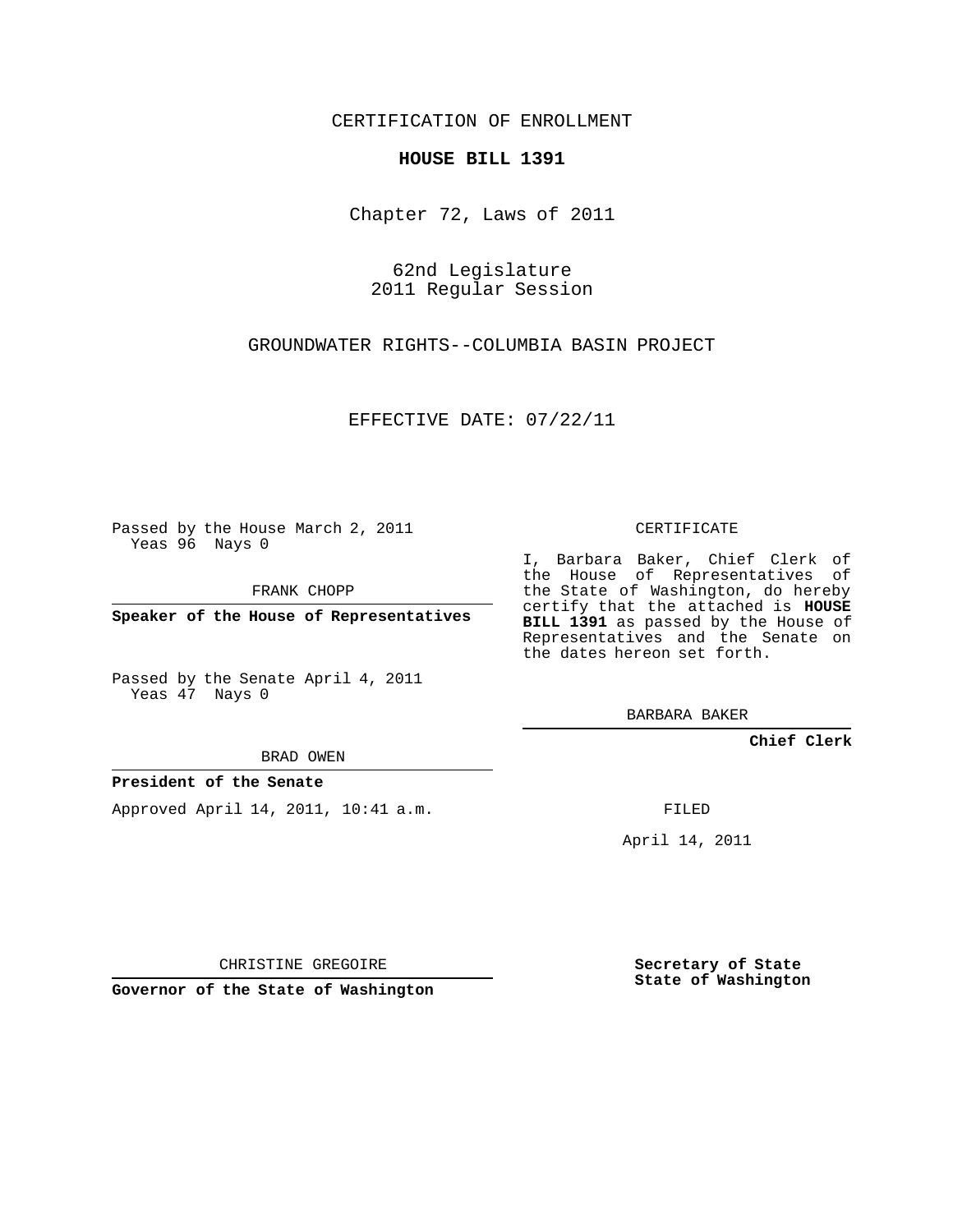## **HOUSE BILL 1391** \_\_\_\_\_\_\_\_\_\_\_\_\_\_\_\_\_\_\_\_\_\_\_\_\_\_\_\_\_\_\_\_\_\_\_\_\_\_\_\_\_\_\_\_\_

\_\_\_\_\_\_\_\_\_\_\_\_\_\_\_\_\_\_\_\_\_\_\_\_\_\_\_\_\_\_\_\_\_\_\_\_\_\_\_\_\_\_\_\_\_

Passed Legislature - 2011 Regular Session

## **State of Washington 62nd Legislature 2011 Regular Session**

**By** Representatives Warnick, Haler, Fagan, Schmick, Chandler, McCune, Armstrong, Condotta, Johnson, Hinkle, and Parker

Read first time 01/20/11. Referred to Committee on Agriculture & Natural Resources.

 AN ACT Relating to water delivered from the federal Columbia basin project; and amending RCW 90.44.510.

BE IT ENACTED BY THE LEGISLATURE OF THE STATE OF WASHINGTON:

 **Sec. 1.** RCW 90.44.510 and 2004 c 195 s 3 are each amended to read as follows:

 The department shall issue a superseding water right permit or certificate for a groundwater right where the source of water is an aquifer for which the department adopts rules establishing a groundwater management subarea and water from the federal Columbia basin project is delivered for use by a person who holds such a groundwater right. The superseding water right permit or certificate shall designate that portion of the groundwater right that is replaced by water from the federal Columbia basin project as a standby or reserve right that may be used when water delivered by the federal project is curtailed or otherwise not available. The period of curtailment or unavailability shall be deemed a low flow period under RCW 90.14.140(2)(b). The total number of acres irrigated by the person under the groundwater right and through the use of water delivered from 19 the federal project must not exceed the quantity of water ((used))